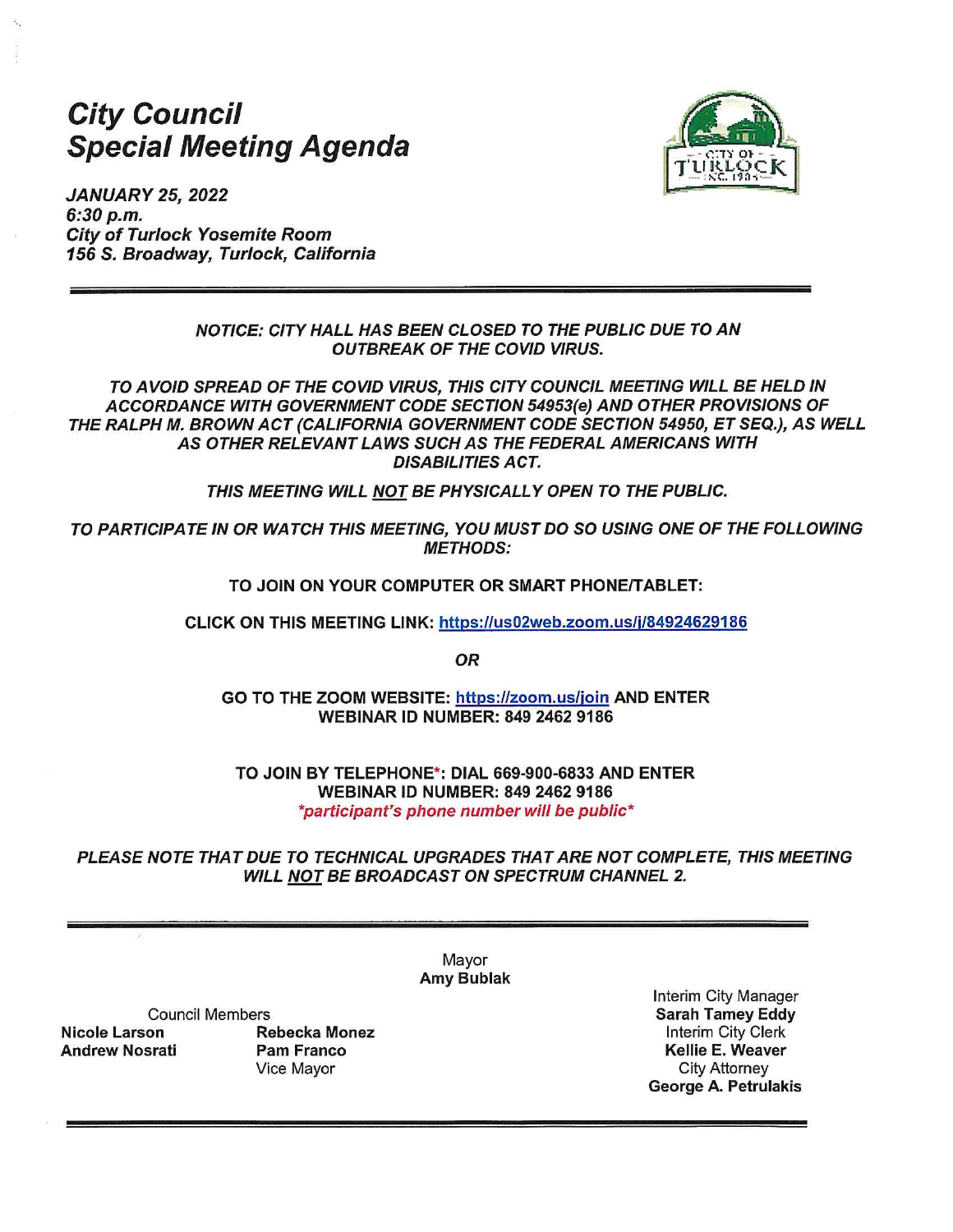SPEAKER CARDS: To accommodate those wishing to address the Council and allow for staff follow-up, speaker cards are available for any agendized topic or any other topic delivered under Public Comment. Please fill out and provide the Comment Card to the City Clerk or Police Officer.

NOTICE REGARDING NON-ENGLISH SPEAKERS: The Turlock City Council meetings are conducted in English and translation to other languages is not provided. Please make arrangements for an interpreter if necessary.

EQUAL ACCESS POLICY: If you have a disability which affects your access to public facilities or services, please contact the City Clerk's Office at (209) 668-5540. The City is committed to taking all reasonable measures to provide access to its facilities and services. Please allow sufficient time for the City to process and respond to your request.

NOTICE: Pursuant to California Government Code Section 54954.3, any member of the public may directly address the City Council on any item appearing on the agenda, including Consent Calendar and Public Hearing items, before or during the City Council's consideration of the item. Members of the public will be allowed five (5) minutes for comments.

AGENDA PACKETS: Prior to the City Council meeting, a complete Agenda Packet is available for review on the City's website at www.cityofturlock.org and in the City Clerk's Office at 156 S. Broadway, Suite 230, Turlock, during normal business hours. Materials related to an item on this Agenda submitted to the Council after distribution of the Agenda Packet are also available for public inspection in the City Clerk's Office. Such documents may be available on the City's website subject to staff's ability to post the documents before the meeting.

#### **CALL TO ORDER** 0. А.

- **SALUTE TO FLAG** В.
- **ROLL CALL** C.

#### **PUBLIC HEARING - REDISTRICTING:** 1.

Jeff Tilton from National Demographics Corporation (NDC), will provide background information Ā. and updates regarding the City of Turlock Redistricting process.

### **Recommended Action:**

No formal action. Informational item only.

City Council will: 1) receive a report from staff on the redistricting process and permissible criteria to be considered to redraw district boundaries; and 2) Conduct a public hearing to discuss and revise the draft maps, discuss election sequencing, and identify the focus maps.

#### $2.$ **ADJOURNMENT**

The foregoing meeting is hereby called by Mayor Amy Bublak at the above mentioned date and time pursuant to California Government Code §54956.

AMY BUBLAK, Mayor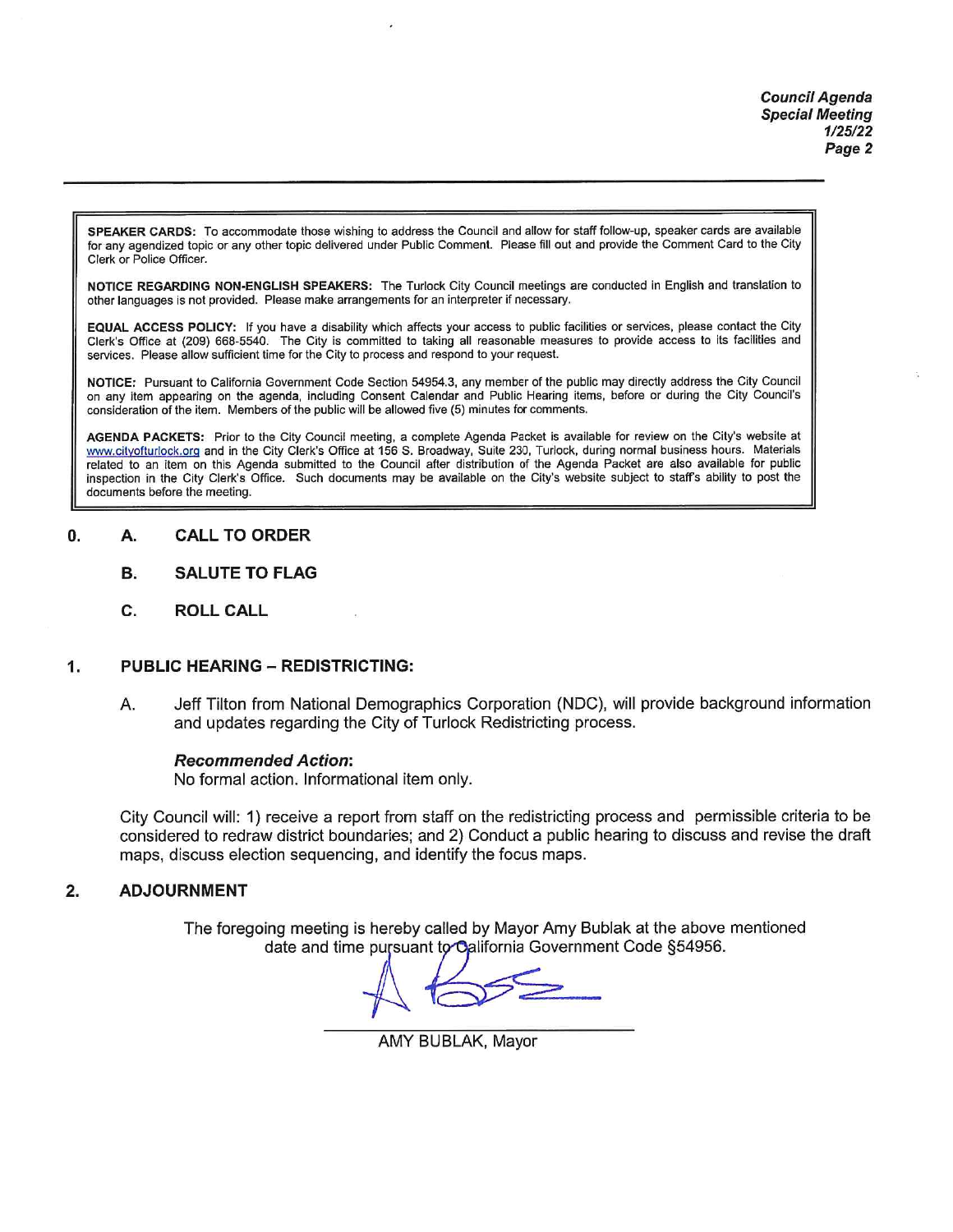

| From:         | Sarah Tamey Eddy, Interim City Manager                                                                |
|---------------|-------------------------------------------------------------------------------------------------------|
| Prepared by:  | Lisa Schimmelfennig,<br>Executive Administrative Assistant/City Manager's Office/Deputy City<br>Clerk |
| Agendized by: | Kellie Weaver, Interim City Clerk                                                                     |

# **1. ACTION RECOMMENDED:**

No formal action. Informational item only.

City Council will: 1) receive a report from staff on the redistricting process and permissible criteria to be considered to redraw district boundaries; and 2) Conduct a public hearing to discuss and revise the draft maps, discuss election sequencing, and identify the focus maps.

### **2. SYNOPSIS:**

This is a public hearing to receive input from the community regarding identifying "neighborhoods", "communities of interest", and "secondary areas"; as well as conduct a public hearing to discuss and revise the draft maps, discuss election sequencing, and identify the focus maps.

### **3. DISCUSSION OF ISSUE:**

Every ten years, cities with by-district election systems must use new census data to review and, if needed, redraw district lines to reflect how local populations have changed. This process, called redistricting, ensures all districts have nearly equal population. The redistricting process for the City of Turlock must be completed by April 17, 2021.

The City adopted its current district boundaries on June 10, 2014, based on 2010 census data as required by law. The districts must now be redrawn using the 2020 census data and in compliance with the FAIR MAPS Act, which was adopted by the California legislature as AB 849 and took effect January 1, 2020.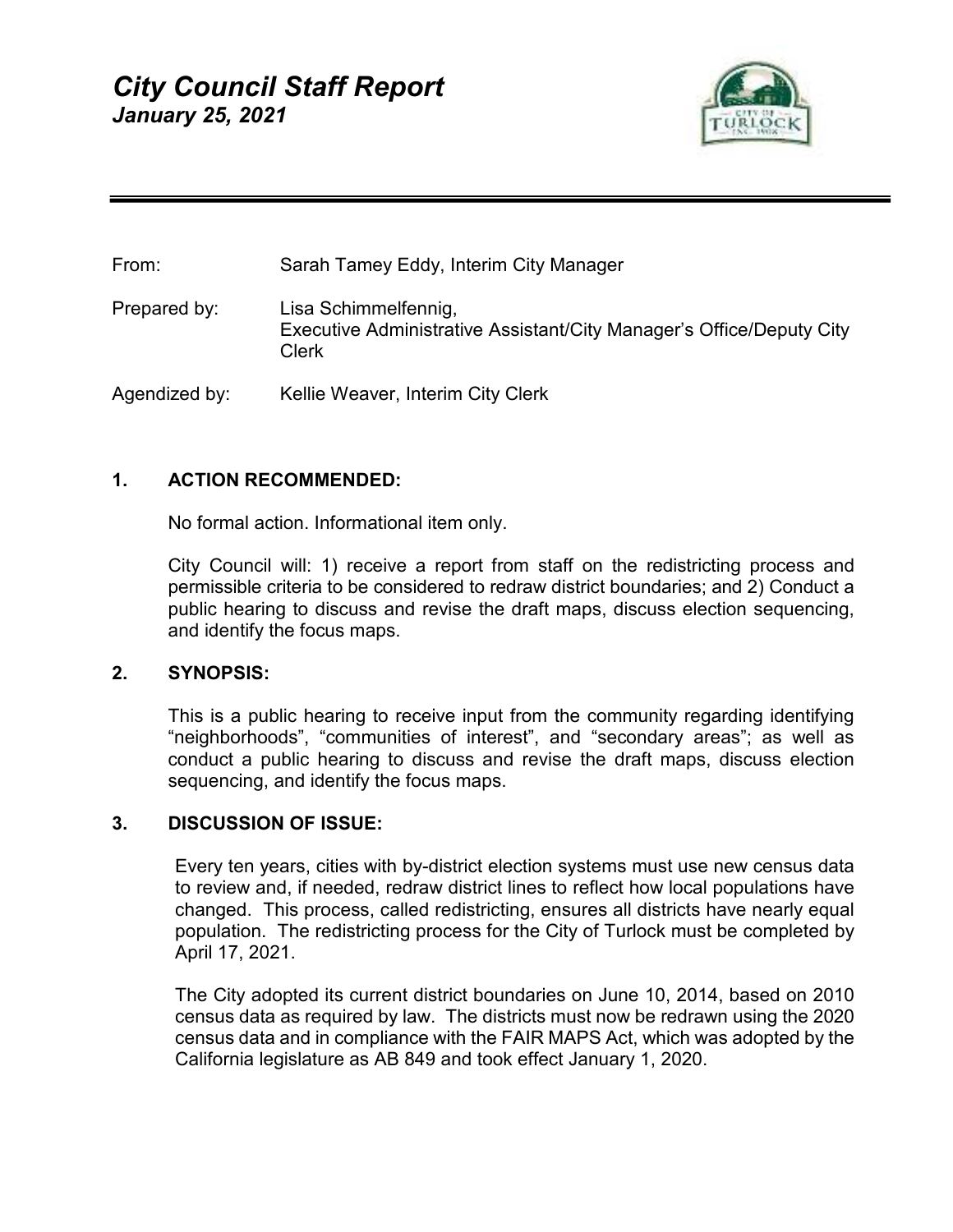Under the Act, the council shall draw and adopt boundaries using the following criteria in the listed order of priority (Elections Code 21601(c) for general law cities / 21621(c) for charter cities):

- 1. Comply with the federal requirements of equal population and the Voting Rights Act
- 2. Geographically contiguous
- 3. Undivided neighborhoods and "communities of interest" (socio-economic geographic areas that should be kept together)
- 4. Easily identifiable boundaries
- 5. Compact (do not bypass one group of people to get to a more distant group of people)
- 6. Shall not favor or discriminate against a political party

Once the prioritized criteria are met, other traditional districting principles can be considered, such as:

- 1. Minimize the number of voters delayed from voting in 2022 to 2024
- 2. Respect voters' choices / continuity in office
- 3. Future population growth

By law, the City must hold at least four public hearings that enable community members to provide input on the drawing of district maps:

- At least one hearing must occur before the city or county draws draft maps
- At least two hearings must happen after the drawing of draft maps
- The fourth hearing can happen either before or after the drawing of draft maps
- City or county staff or consultants may hold a public workshop instead of one of the required public redistricting hearings

To increase the accessibility of these hearings, cities and counties must take the following steps:

- At least one hearing must occur on a Saturday, Sunday, or after 6 p.m. on a weekday
- If a redistricting hearing is consolidated with another local government meeting, the redistricting hearing portion must begin at a pre-designated time
- Local public redistricting hearings should be made accessible to people with disabilities

The purpose of this public hearing is to inform the public about the districting process and to hear from the community on what factors should be taken into consideration while creating district boundaries. The public is requested to provide input regarding communities of interest and other local factors that should be considered while drafting district maps. A *community of interest* under the relevant Elections Code for cities (Section 21601(c) / 21621(c)] is "a population that shares common social or economic interests that should be included within a single district for purposes of its effective and fair representation."